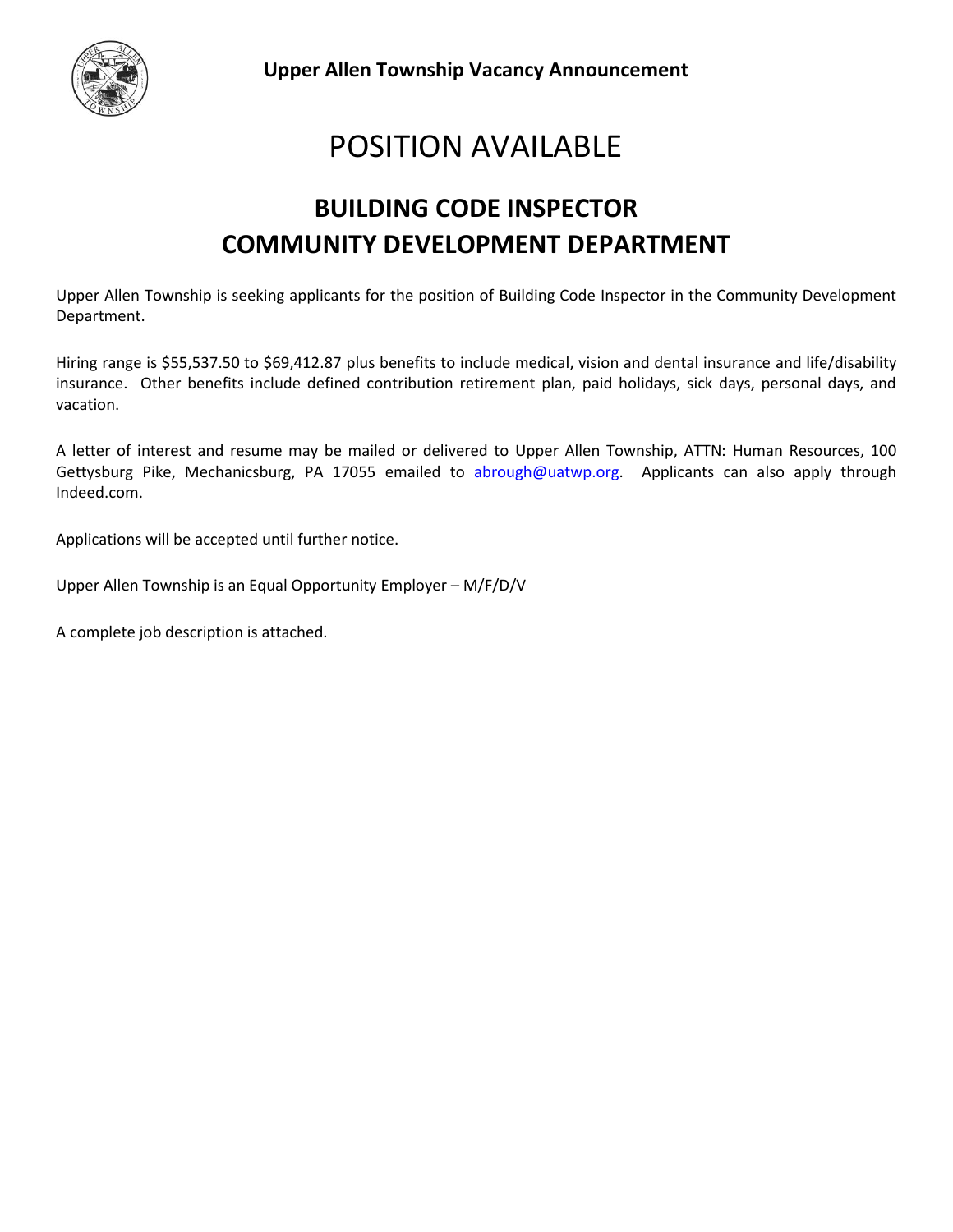| <b>Job Title:</b>              | <b>Building Code Inspector</b>                             | Department/Bureau:    | <b>Community Development</b>                           |
|--------------------------------|------------------------------------------------------------|-----------------------|--------------------------------------------------------|
| <b>Supervisor's Name:</b>      | Jennifer Boyer                                             | Location:             | 100 Gettysburg Pike, Administration<br><b>Building</b> |
| <b>Supervisor's Job Title:</b> | <b>Community Development</b><br>Director                   | <b>Work Hours:</b>    | $8:00$ a.m. $-4:30$ p.m.                               |
| <b>Work Week:</b>              | Monday through Friday                                      | <b>Hours per Week</b> | 40                                                     |
| Level/Salary Range:            | \$55,537.50/min<br>\$69,421.87/midpoint<br>\$83,306.24/max | <b>Position Type:</b> | <b>Full-time Regular</b>                               |

#### **Position Purpose**

The Building Code Inspector will be responsible for reviewing permit applications and building construction plans, issuance of permits and certificates of occupancy, and inspection of residential, commercial, industrial, and institutional buildings for compliance with applicable Pennsylvania Uniform Construction Code (PA UCC) regulations and other municipal ordinances. The Building Code Inspector will also be required to issue violation notices and stop-work orders.

#### **Roles and Responsibilities**

- 1. Reviews all building permit applications for compliance with applicable local, state, and federal regulations, including but not limited to, residential and non-residential building, plumbing, fire, mechanical, and other related codes. Issues building permits. Coordinates and consults with Zoning Office, MS4 Coordinator and Township Engineer, etc. to ensure building permits meet applicable regulations for zoning, stormwater, etc.
- 2. Makes initial, ongoing, and final field inspections of the premises for which residential and commercial permits have been issued to ensure compliance with the appropriate ordinances and codes. Performs on-site inspections thoroughly and in a timely manner. Clearly and professionally communicates any deficiencies or required corrections to the Applicant.
- 3. Issues standard construction and occupancy permits and approves final inspection certificates. Maintains clear and comprehensive records related to all inspection activities.
- 4. Responds to citizen inquiries. Provide public information, investigate programs and complaints, develop solutions, and provide status reports.
- 5. Investigates all complaints and provides a written report to the Community Development Director. If necessary, assists in the preparation of legal action for all code or ordinance violations.
- 6. Identifies work without a permit and issues violation notices and stop-work orders.
- 7. Reviews third party agency proposals and invoices for accuracy and cost.
- 8. Maintains necessary logs, reports, and inspection records of permit applications, permits, certificates of occupancy, notices of orders and citations, activities of code enforcement as needed, inspections and general administrative matters and all department records. Assists in the preparation of departmental reports required by the Community Development Director.
- 9. Assists with preparation and submittal of reports on building permits issued to the County's Assessment office, U.S. Census Bureau, and other agencies requiring such reports.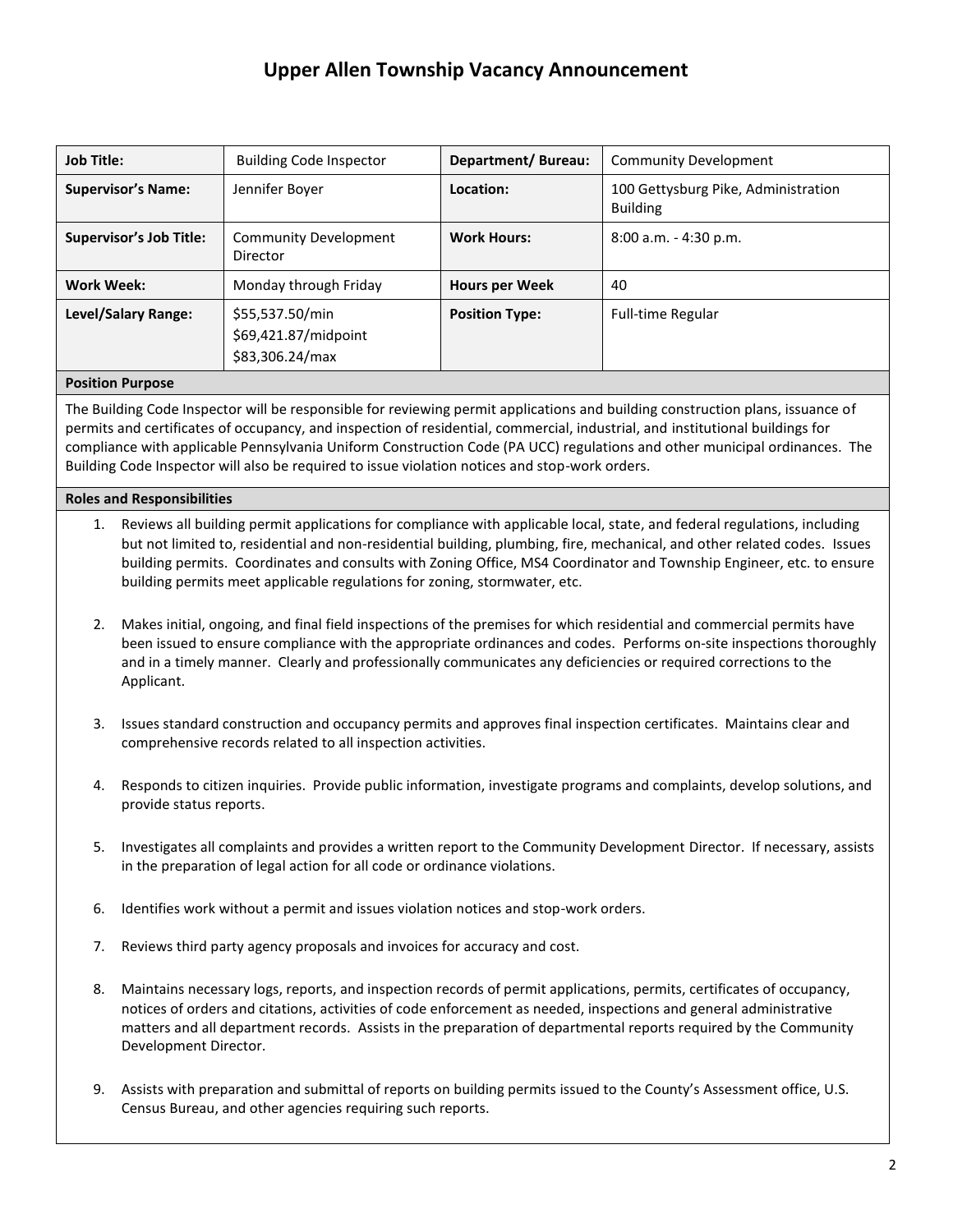- 10. Assists with investigation of complaints and provides a written report to the Community Development Director. If necessary, assists in the preparation of legal action for all code or ordinance violations.
- 11. Assist the Township's Building Code Official (BCO) with coordination of all administrative requirements with the state, when necessary. The BCO, or their designee, shall oversee and delegate duties to any third-party agencies or other building inspectors/code officials regarding the review of permit applications and/or inspections of such structures, issuance of certificates of occupancy. etc.
- 12. Provides testimony and evidence at appeal or other judicial hearings, as required.
- 13. Assists the Community Development Director and Codes Enforcement Officer(s) in the overall activities of the department.
- 14. Assists the Community Development Director with training, when necessary.
- 15. Maintains all UCC certifications necessary to the performance of duties and stays current with developments in the field and pertinent legislative initiatives.
- 16. Operates a vehicle to travel to sites within and outside the Township.
- 17. Performs all other duties as assigned.

#### **Essential Functions**

#### 1-16 are essential

#### **Knowledge, Skills and Abilities**

Knowledge of building trades work.

Knowledge and ability to read and interpret building plans, specifications, blueprints, codes and policies, etc. and compare them with construction in progress.

Skill in interacting with many different constituencies. Ability to exercise good judgement, courtesy, and diplomacy in dealing with associates, peers, and the public.

Ability to meet with residents, contractors, engineers, attorneys, violators, and others to relay information, issues, and concerns relating to building codes.

Ability to maintain effective working relationships with builders, contractors, department staff, representatives of other departments and agencies, and the public.

Ability to continue an education in the respective fields of study and maintain PA UCC required certifications.

Ability to attend evening meetings as required.

Ability to respond to related emergencies, as required.

Ability to communicate clearly and concisely in both verbal and written form. Must be able to communicate laws, policies, and procedures effectively to the public, often under adverse circumstances.

Ability to maintain and research files and records.